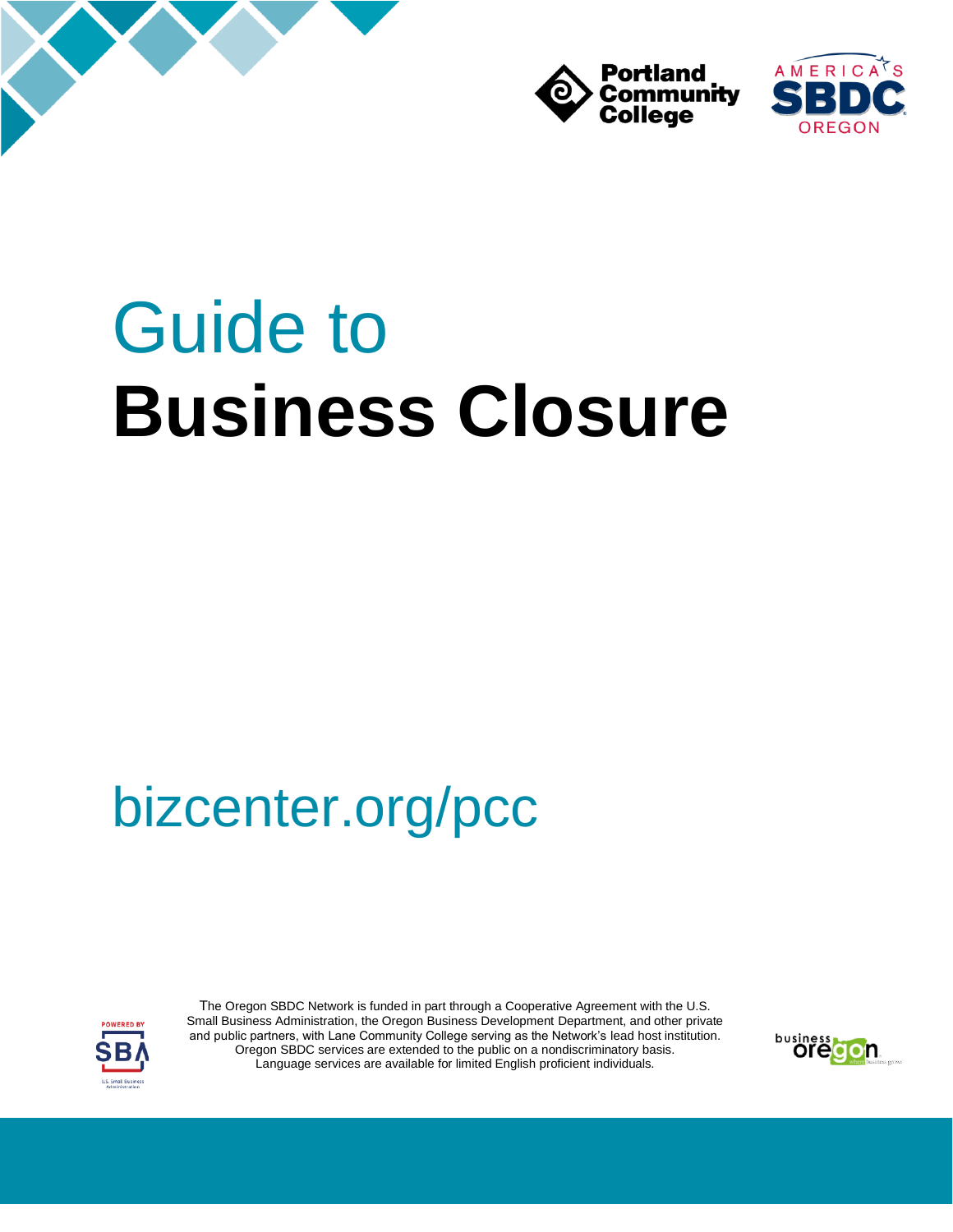

### Introduction

Small business owners are facing times of great uncertainty and hardship during the economic crisis created by COVID-19. One of the hardest decisions for a business owner to make is whether to close the business or not. They often ask themselves: *Is it time? How do I evaluate the decision to close the business? What do I need to do? What resources do I need? Where do I find professionals to support this decision?* 

This Guide to Business Closure is intended to provide businesses with the most common considerations when making the decision to close the business. The information provides context that other business owners have used in making this decision and that may help you shape strategy for the business closure process.

Although this guide appears as a linear process, it is best considered as a whole list of considerations and steps. The guide is not intended to be comprehensive but rather oriented toward many of the important key considerations and steps.

As you begin, we hope you consider that although this may feel like a personal failure; it is not. We (the authors) have closed businesses ourselves and we understand the toll this decision can have on business owners, family members, employees, customers and others.

Consider if these statements are true:

- 1. Economic conditions prevented the business from re-opening or staying open
- 2. This may be an opportunity to explore the future, or take a break and reinvent doing something similar or altogether different

As you review the information in this guide, keep in mind you are not alone. There are professionals available to support you through this process. These professionals may be those who have closed a business themselves, or may have additional expertise in a specific area. Your local Small Business Development Center (sbdc@pcc.edu), CPAs, and Attorneys are examples of these expert resources.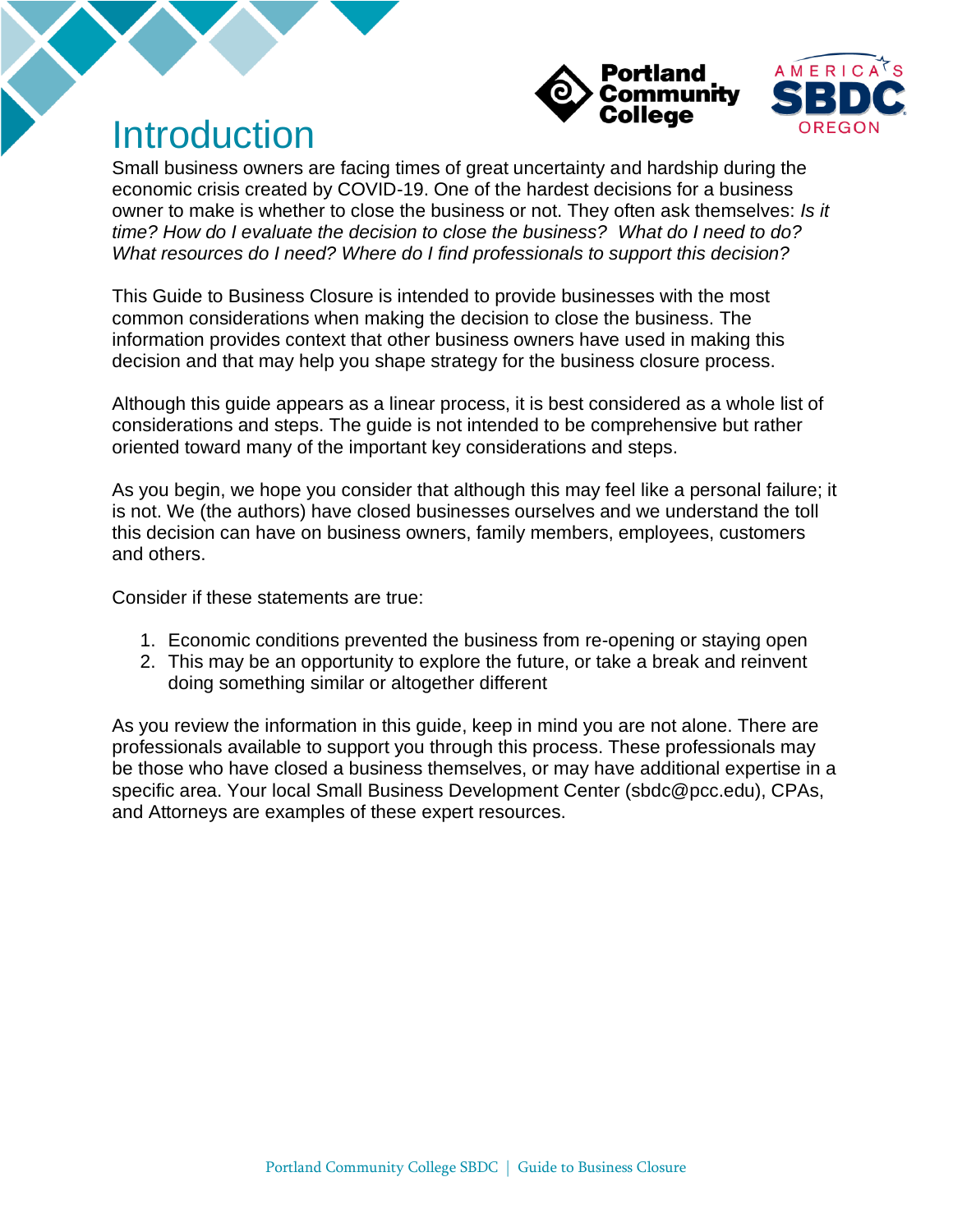



### Considerations for Business Closure

Making the decision to close the business includes reviewing past circumstances, an objective assessment of your current situation and a best guess in estimating future action and activities. It is important to review and think through the information that you have found, researched or have been made aware of by other business owners. It is also important to seek professional guidance and counsel on closing the business because there are many considerations to make and tasks to complete. For example:

How do I/we decide to close the business?

Is the lack of financial success the main concern?

Have we exhausted every avenue of assistance and guidance?

Who does the business support financially (employees, possibly family members)

that could be harmed by this closure?

Who is being impacted by the stress of the current business situation?

Is the strain becoming, or has already become, too much? If so, what to do next?

If you have considered or have already decided to close the business, there is a process to follow for whatever type of business you have, and for whatever way you determine is the best way to close the business. Steps to understand this process are found in this Guide to Business Closure.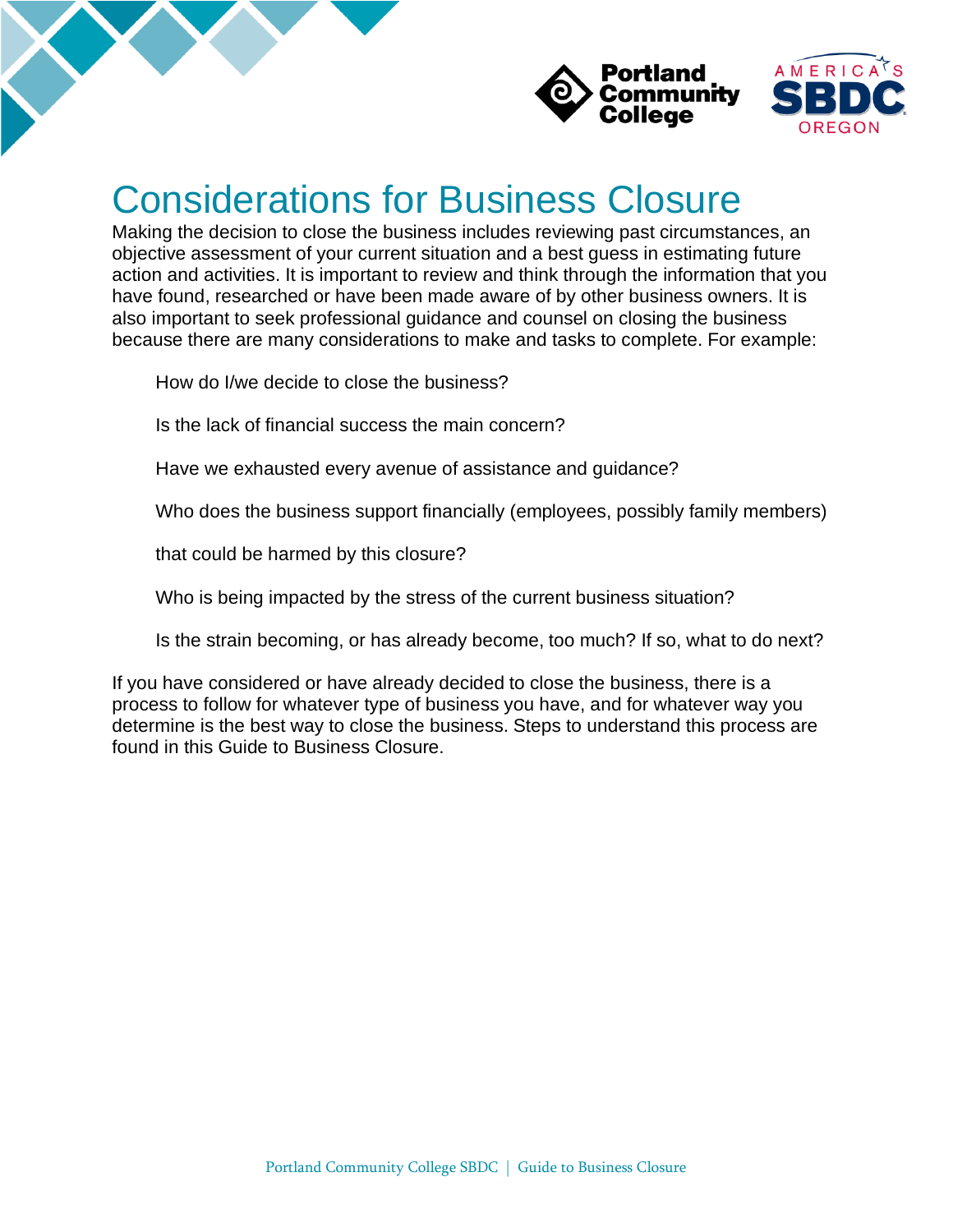

### Business Closure By Type of Business

The type of business you have may require different preparations and processes.

**Manufacturing** – you will potentially have equipment and other assets to sell

- A manufacturing business may have component parts for unfinished goods that the company makes that may be able to be returned to suppliers
- There may be a cost associated with returns and may not entail the company to fully recoup the cost of raw goods from the supplier
- Most likely there will be charges to pay the freight for returning raw goods
- If closing through bankruptcy, some or all of the equipment and other assets may not be owned by the business and therefore cannot be sold

**Restaurant** – you will have equipment and other assets to sell

- There are often used restaurant equipment buyers and sellers in your local community - request an appraisal for valuation
- Same issue as above: if closing through bankruptcy, the right to sell equipment and other assets is limited to items owned by the business

**Retail** – with inventory to sell, or other assets (fixtures, shelving, office equipment)

- Consider liquidating retail inventory by having a "going out of business" sale
- You may want to hire a company to administer or a liquidator to manage the sale for you
- Same restrictions as above concerning closing through bankruptcy

**Personal Services** – consider any available inventory to sell, including assets (fixtures, shelving, office equipment, vehicles)

- Consider having a "going out of business" sale
- You may want to hire a company to administer the sale for you
- Same restrictions as above concerning closing through bankruptcy

**Professional Services** – often have assets to sell that are specific to the business' professional and technical requirements

- Contact your professional association and or network for resources to liquidate assets
- There are used office equipment and furniture businesses that could facilitate a sale
- Reminder: office equipment and electronics the business does not own free and clear cannot be sold

#### **Important considerations.**

1. **IF** a lender(s) has a lien(s) on company assets, a business will NOT be able to sell the assets without a lien release from the lender(s) on the loan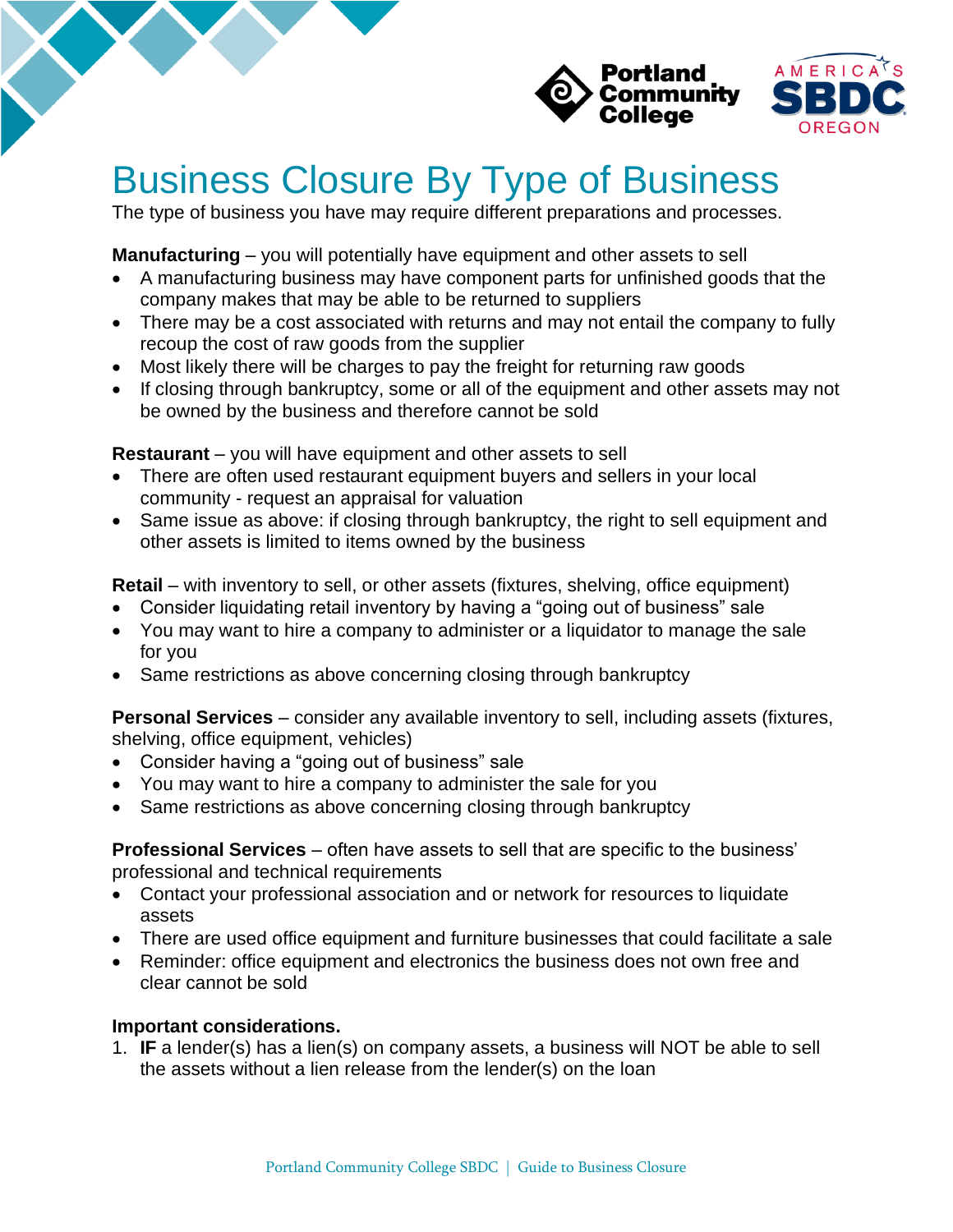

- 2. Most lender liens on business assets are created by UCC filings by the lender; verify with the lender(s) the existence of UCC filings (get copies of them), and what they are specifically filed on)
- 3. Provide Legal Counsel with copies of the UCC filings for their review
- 4. **IF** the company files bankruptcy, the company assets will belong to the bankruptcy estate, and are subject to the decisions of what the bankruptcy trustee and creditors want to do with the assets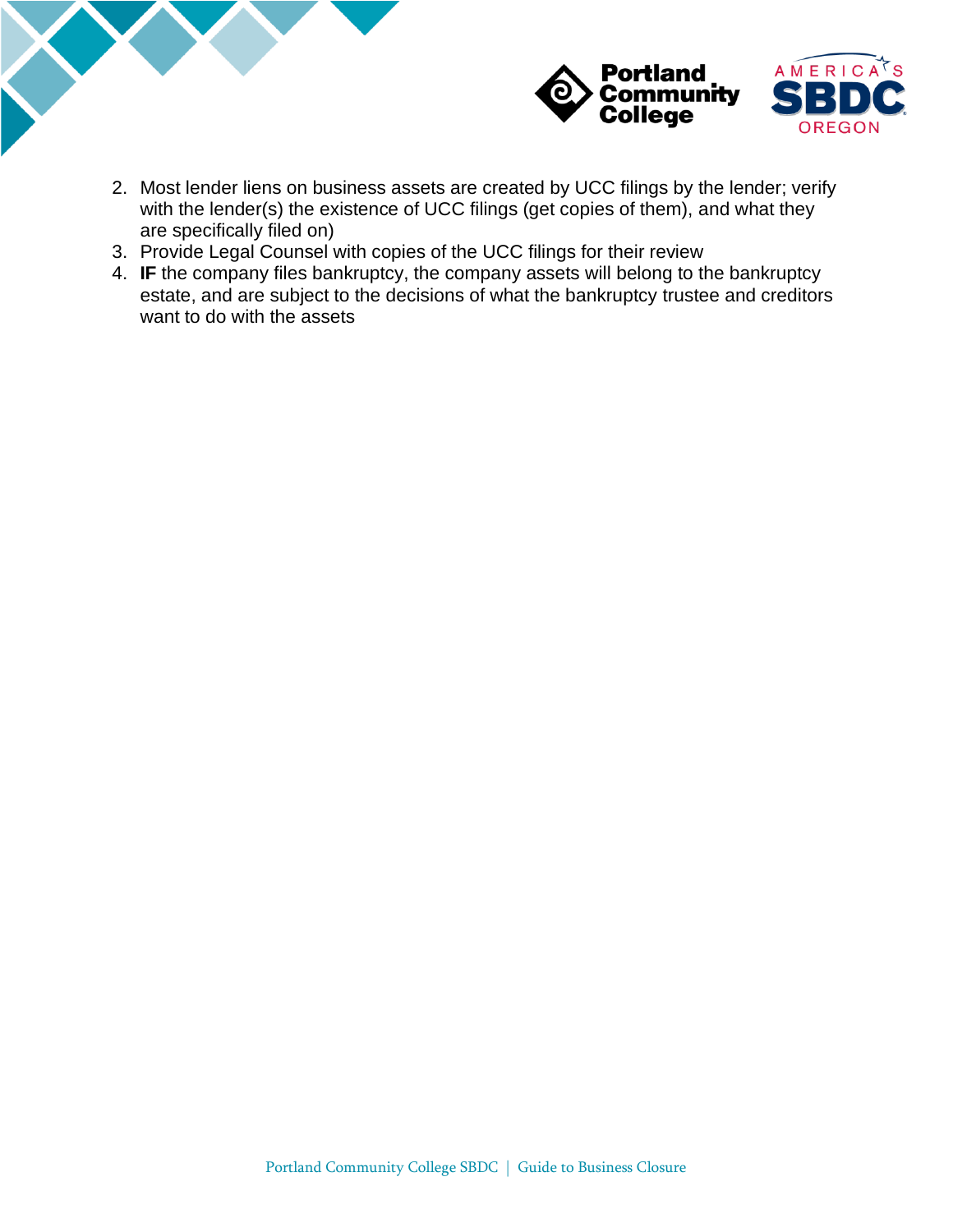



### Steps to Closing the Business

Many of the steps to business closure involve working with professionals who have expertise in the processes a business owner needs to complete.

This section is intended to inform the business owner(s) of steps and resources to explore when considering the process of closing the business. Taking time to plan now may minimize potential risk in the future and inform your process!

#### **Decision to Close**

For a sole owner business, the first step is to make the decision to close. For a business with multiple owners, the first step is agreement from all to close the business.

#### **Articles of Organization/Incorporation**

If Articles exist, review them for indication of how to close the business. And if not, it would be important to create a document on the decisions and steps taken to close the business. In either case (with or without Articles of Organization), the decision should be formalized with a document signed by all owners of the business.

#### **Legal Counsel**

Make sure you are covering all of the bases for correctly closing the business to reduce as much potential liability as possible. If you do not have an attorney, ask a peer or friend for a referral or visit the **Oregon State Bar** website. Prior to meeting with an attorney, ask for a checklist of items to bring to your meeting and which will be discussed. Some of these items may include:

- Information about the business financial creditors (those to whom the business owes money)
- Information about the business vendors and suppliers which the company owes money to
- Business and personal assets that are free and clear
- Balance sheet and profit and loss statement for the prior fiscal year and year-to-date through the most recently completed month

#### **Financial Counsel**

Check with a certified public accountant (CPA) to understand the accounting considerations needed to close a business. Ask for guidance to reduce potential liability as much as possible.

- If your CPA does not have experience in business closure or you do not have a CPA, check with other businesses that have closed and used a CPA for guidance
- Contact the [Oregon Society of Certified Public Accountants \(OSCPA\)](https://www.orcpa.org/) if you need to find a CPA to assist you with your business closing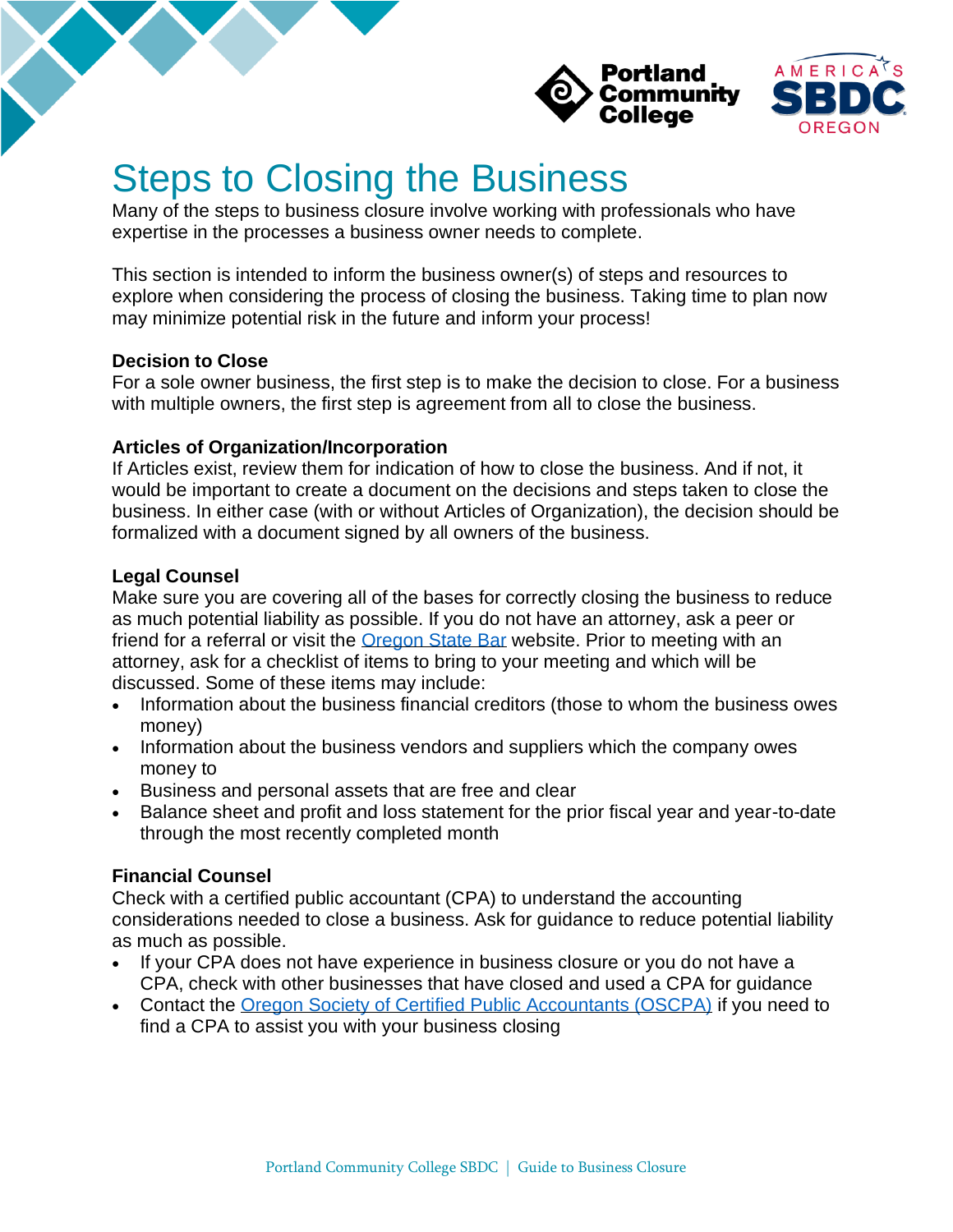

#### **Peer to Peer**

Contact other (similar) small business owners who have closed a business. This may provide information and steps they took to accomplish their business closure. - Peer to peer conversations may also lead to other useful resources as well.

#### **Other Action Steps To Consider**

- Contact [state](https://sos.oregon.gov/Pages/index.aspx) and local governments to cancel business registrations, permits, licenses, and business/trade names no longer needed to protect business, personal finances and reputation
- Eliminate/liquidate unencumbered business assets These are business assets that do not have any liens on them by any financial institution or other entity. These are also assets that are not part of the bankruptcy estate if you filed bankruptcy.
- For those businesses with employees, complying with employment and labor laws is very important; reference the [Worker Adjustment and Retraining Notification Act](https://www.doleta.gov/programs/factsht/WARN_Fact_Sheet_updated_03.06.2019.pdf)  [\(WARN\)](https://www.doleta.gov/programs/factsht/WARN_Fact_Sheet_updated_03.06.2019.pdf) for employee payment after closing
- Notify federal and state tax agencies of the business closure, and follow this IRS checklist (this [IRS link](https://www.nolo.com/legal-encyclopedia/free-books/small-business-book/chapter12-10.html#:~:text=File%20your%20return%20by%20April,this%20is%20your%20final%20return) has both Federal and State of Oregon information on business closure notification and checklists for business closure)
- Cancel the [Employer Identification Number](https://www.nolo.com/legal-encyclopedia/free-books/small-business-book/chapter12-10.html#:~:text=File%20your%20return%20by%20April,this%20is%20your%20final%20return)

#### **Maintain Administrative Records**

You may be legally required to maintain tax and employment records, among other business files. Oregon's retention schedule is available through the following this IRS [link,](https://www.irs.gov/businesses/small-businesses-self-employed/recordkeeping) just above Business Closure Considerations by Type of Business.

*Note: Oregon's [business records requirements](https://www.irs.gov/businesses/small-businesses-self-employed/recordkeeping) are more stringent than the IRS!*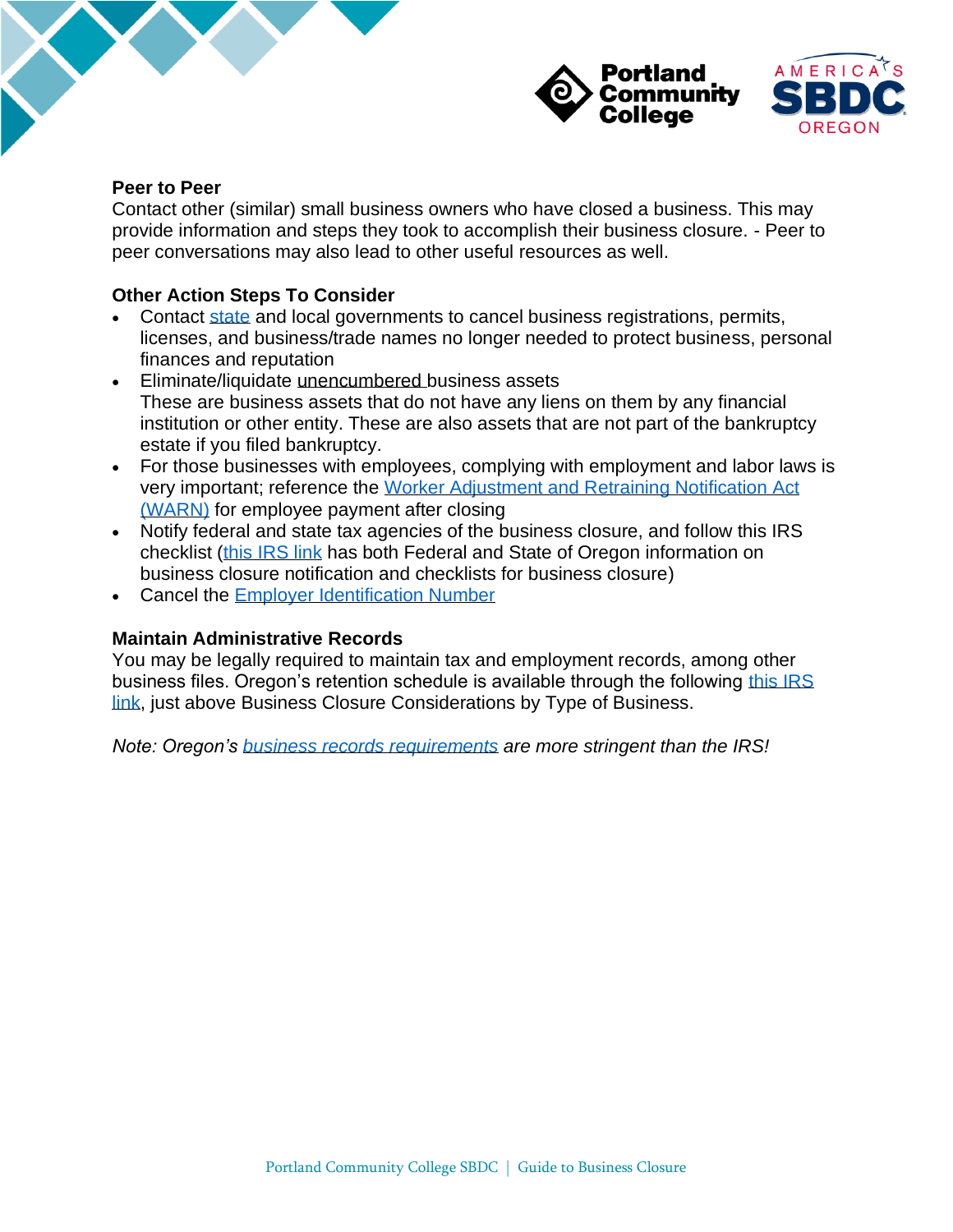

### Closing the Company through Bankruptcy

Closing the business through filing for bankruptcy is best accomplished by seeking legal counsel through a bankruptcy attorney. There may be company and personal obligations involved depending on the situation. Find a bankruptcy attorney with strong references demonstrating competence when navigating the bankruptcy process. *An inexperienced attorney can cost more in the long run.* This is a very important decision with future impact.

Contact the [Oregon Directory of Bankruptcy Attorneys](http://www.oregonbankruptcy.com/attorneys.html) for assistance in finding a local bankruptcy attorney to assist you.

While bankruptcy may reduce a large portion of personal and company's debt (assuming the owners are personal guarantors on business loans and other accounts) and may be the only option you have determined is viable, bankruptcy also impacts one's personal credit score for seven years.

- Bankruptcy will affect personal and future business borrowing options going forward making it harder to obtain financing, subject to higher interest rates, and likely require larger down payments before credit approval is granted
- Not all debt is written off through the bankruptcy process
- The bankruptcy attorney will assist you in evaluating the risks and benefits of the bankruptcy decision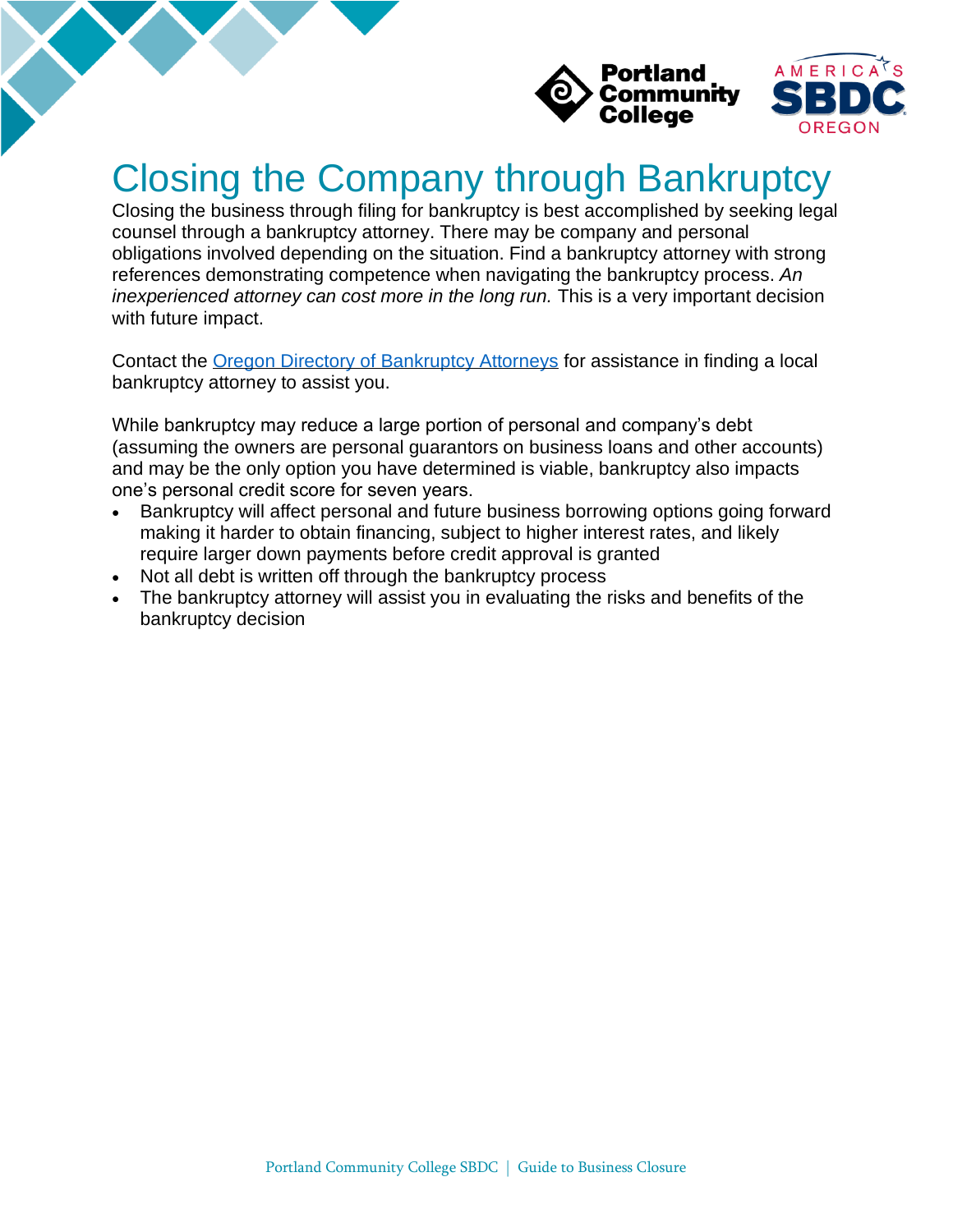



### Communicating With Stakeholders

Now that you have reviewed the action steps for consideration, here are possible steps for communicating about your closure with relevant stakeholders including employees, customers, creditors, vendors and the government. It is appropriate to discuss your messaging with a labor and employment attorney in advance to protect both the owners and the business from potential liability.

#### **Employees**

- In the face of adversity, be a good boss
- As soon as possible, inform all employees that the business will close and that they will be laid off
- Be sure to secure inventory and other valuable equipment before communicating about the lay-off to employees
- We suggest that regardless of company size, the business sends a written notice of closure to all employees
- It is best practice that they hear this from the business owner you rather than from a third-party
- [Federal law indicates](https://www.doleta.gov/programs/factsht/WARN_Fact_Sheet_updated_03.06.2019.pdf) that companies with more than 99 employees are required to provide written communication that the company is closing
- Employees must receive this written notice at least 60 days before the closing date

#### **Clients or Customers**

- Treat customers and clients with care and respect. If you decide to open another company, or re-open at a later date, these customers and clients may remember how well they were treated and be loyal to the new business
- Inform all customers and clients that the business will close
- Tell them the last date to place any final orders
- Depending on how you want to communicate with your customers and clients, consider providing them with names of other vendors or suppliers who can provide similar goods or services

#### **Creditors and Vendors**

- Inform all of your creditors and vendors of the impending closure
- Contact creditors and vendors to negotiate possible reduction in business debts, for lowering the principal, the interest, and payments
- These communications will be predicated on whether you are closing the business "on your own", or filing bankruptcy

**Note.** *You will not be able to sell equipment and other valuable assets of the company if a bank or other lender has a lien on those assets, or if you have filed bankruptcy.*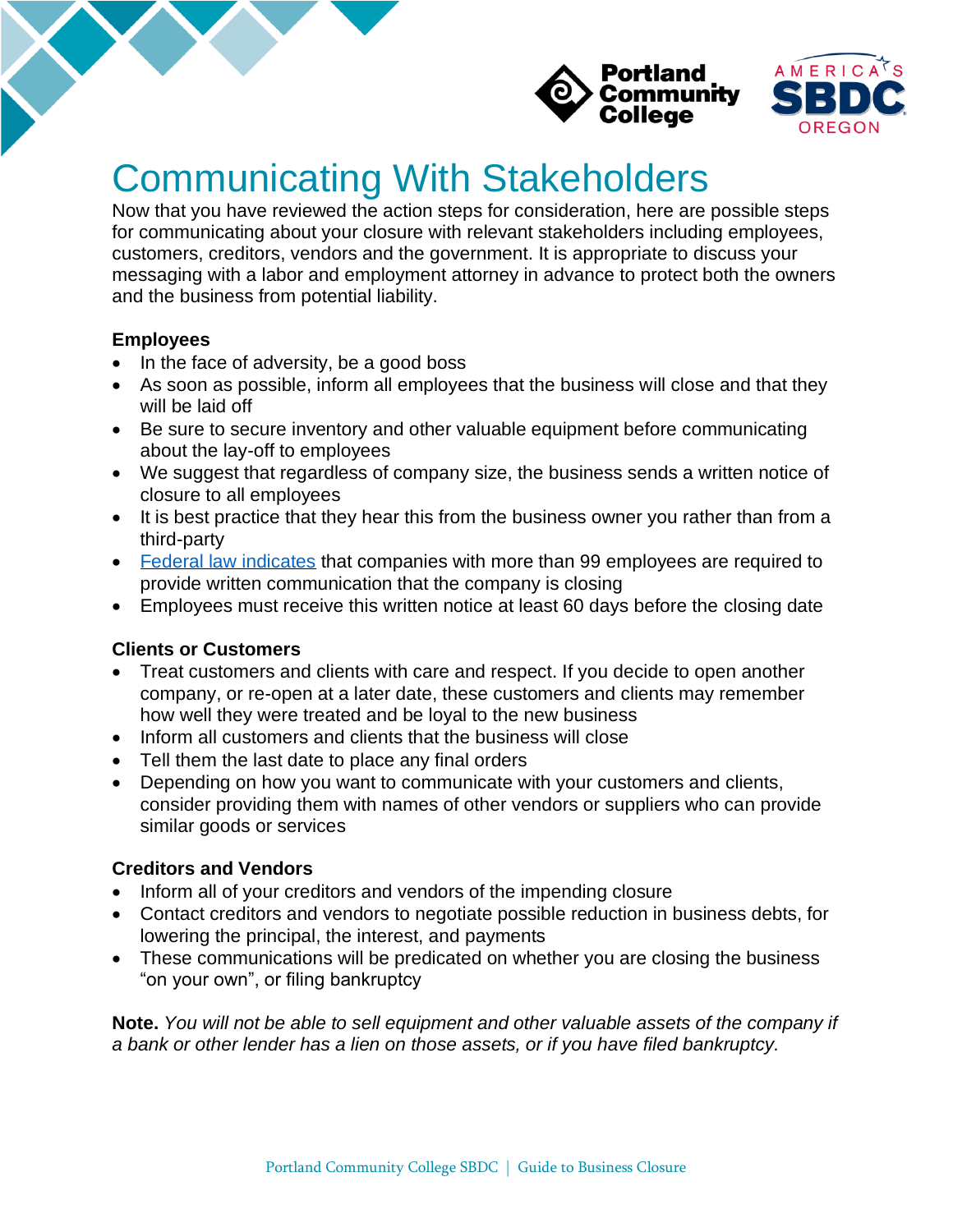



#### **A Note On Paychecks**

- [Federal and state laws m](https://www.oregon.gov/boli/workers/Pages/paychecks.aspx)ay require the business to pay employees for unused sick leave, vacation or other personal time as accrued
- Issue final paychecks to employees by their last day of work, or in accordance with state and [federal laws](https://www.oregon.gov/boli/workers/Pages/paychecks.aspx)